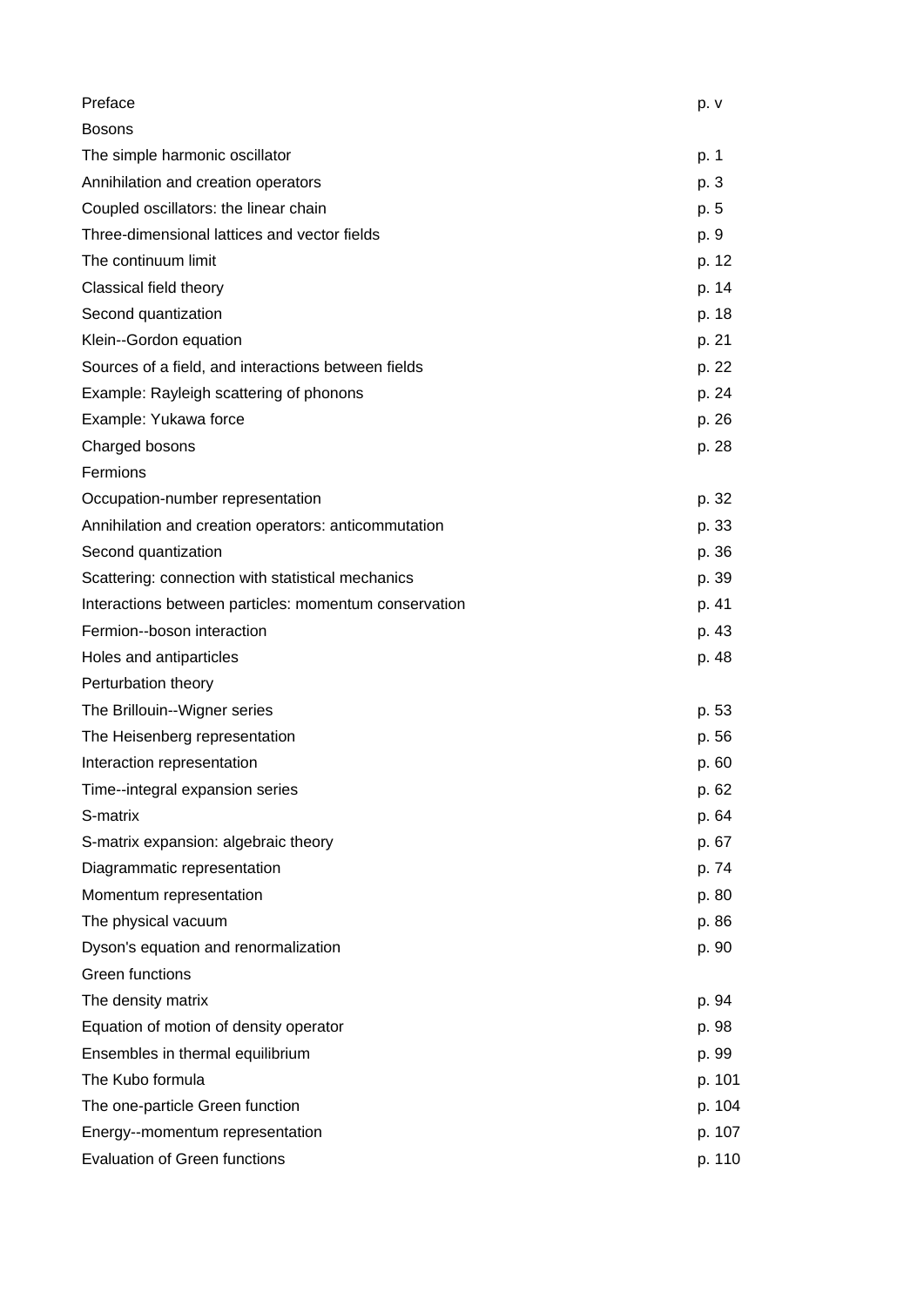| Two-particle Green functions                            | p. 112 |
|---------------------------------------------------------|--------|
| The hierarchy of Green functions                        | p. 116 |
| Time-independent Green functions                        | p. 117 |
| Matrix representation of the Green function             | p. 120 |
| Space representation of time-independent Green function | p. 122 |
| The Born series                                         | p. 124 |
| The T-matrix                                            | p. 127 |
| Example: impurity states in a metal                     | p. 129 |
| Some aspects of the many-body problem                   |        |
| Quantum properties of macroscopic systems               | p. 135 |
| Statistical methods: the Thomas--Fermi approximation    | p. 136 |
| Hartree self-consistent field                           | p. 138 |
| The Hartree--Fock method                                | p. 140 |
| Diagrammatic interpretation of Hartree--Fock theory     | p. 143 |
| The Brueckner method                                    | p. 146 |
| The dielectric response function                        | p. 148 |
| Spectral representation of dielectric function          | p. 150 |
| Diagrammatic interpretation of dielectric screening     | p. 154 |
| The random phase approximation                          | p. 158 |
| The Landau theory of Fermi liquids                      | p. 162 |
| The dilute Bose gas                                     | p. 167 |
| The superconducting state                               | p. 170 |
| <b>Relativistic formulations</b>                        |        |
| Lorentz invariance                                      | p. 175 |
| Relativistic electromagnetic theory                     | p. 177 |
| The wave equation and gauge invariance                  | p. 180 |
| Quantization of relativistic fields                     | p. 183 |
| Spinors                                                 | p. 187 |
| The Dirac equation                                      | p. 191 |
| The Dirac matrices                                      | p. 193 |
| Quantization of the Dirac field                         | p. 196 |
| Interactions between relativistic fields                | p. 199 |
| <b>Relativistic kinematics</b>                          | p. 203 |
| The analytic S-matrix                                   | p. 207 |
| The algebra of symmetry                                 |        |
| Symmetry operations                                     | p. 213 |
| Representations                                         | p. 215 |
| Regular representations of finite groups                | p. 219 |
| The orthogonality theorem                               | p. 222 |
| Character and class                                     | p. 225 |
| Product groups and representations                      | p. 230 |